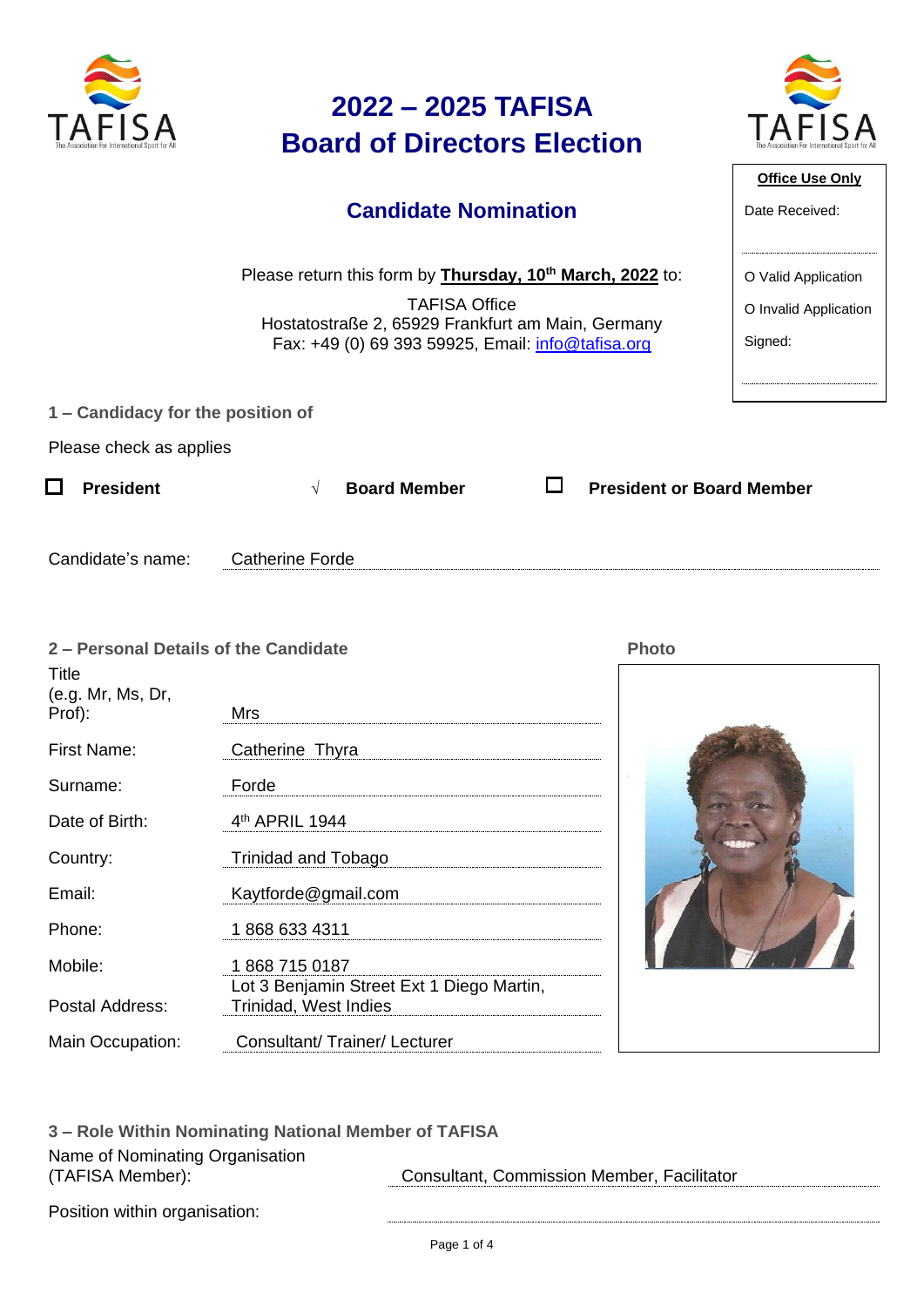

## **2022 – 2025 TAFISA Board of Directors Election**



| Number of years in that position: fifteen |  |
|-------------------------------------------|--|
| (15)                                      |  |

| Special contributions to Sport for All in this role: |
|------------------------------------------------------|
| I have been involved in the promotion of Sport-      |
| for-all in my Country for a number of years. To      |
| date I have organized many sport-for-all             |
| projects and program including substantial           |
| training for Communities and Sport personnel,        |

**4 – Other Positions, Contributions and Achievements in the Field of Sport for All and Physical Activity (Optional)**

Please describe any of your further contributions and achievements in the Field of Sport for All and Physical Activity (this may include current and past positions or roles within other organisations, publications…) Sport-for-All – Various programme designs and projects developed in several Islands. Facilitating the Education and Training initiatives in the Caribbean Region.

Coordinator Sport Development and Sport-for-All – First Citizens Sports Foundation,

Sport-for-All and Physical Activity – Workshops for the CANOC Membership

**5 – Command of English (working language of TAFISA)**

### Please check as applies

Fluent English speaker <

**√**  $\Box$ 

Limited English speaker

 $\Box$  I confirm that I have the intention to improve my English within a year if elected

 $\Box$  I confirm that I have staff at disposal to support me carry out my BoD duties in English

Other fluently spoken languages: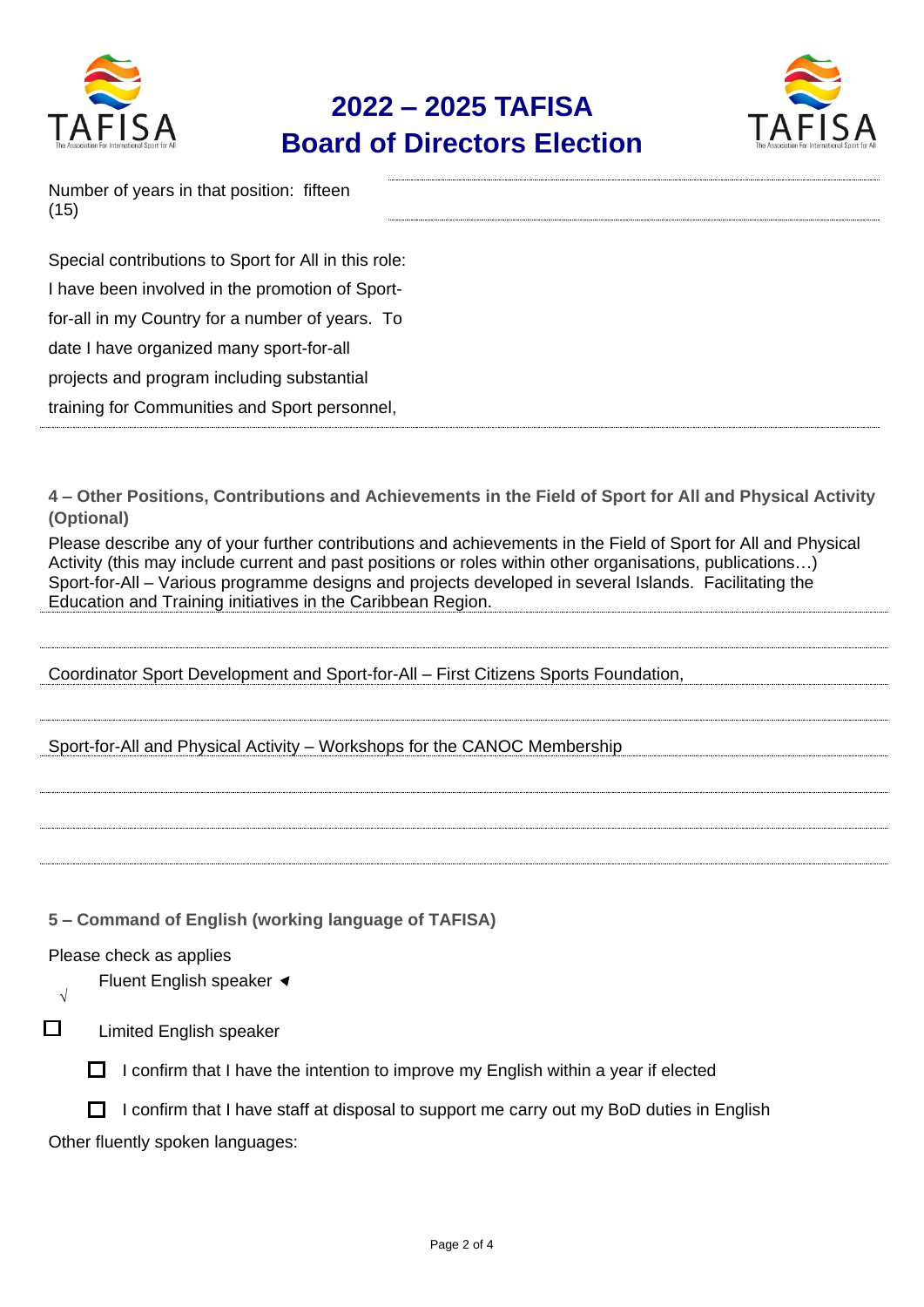

√

### **2022 – 2025 TAFISA Board of Directors Election**



**6 – Attendance at Board Meetings and General Assemblies**

Please confirm by checking the boxes

√ I confirm my willingness to attend TAFISA Board of Directors Meetings (2 – 3 times per year) and TAFISA General Assemblies (once every two years)

I confirm that costs associated with travel to Board Meetings and General Assemblies will be borne by the Board Member themselves or their organisation, unless otherwise stipulated by the TAFISA Board of Directors

**7 – Dedication to TAFISA**

Please confirm by checking the box

 $\sqrt{\phantom{a}}$  I confirm that, if elected, I will be expected to actively support and contribute to TAFISA and its

initiatives, including:

- **•** Promoting TAFISA and its initiatives locally and internationally,
- Encouraging membership,
- Supporting coordination of (local) events and programs, e.g. World Challenge Day, World Walking Day, World/Regional Sport for Games, World Congress, Certified Leadership Courses, etc,
- Contributing to TAFISA publications, including newsletters, and the website,
- Identifying and fostering relationships with potential sponsors and partners, and
- Supporting other countries.

### **8 – Benefit to TAFISA**

Please describe, in a few words, how you intend to support TAFISA's growth and development if elected, as well as any special benefits that you may bring to TAFISA:

It is possible to gain access through my contacts to boost the promoting of TAFISA in areas not normally included. To further promote Sport-for-All and Physical Activity in Urban and Rural Communities as well as through the Education System, through educational youth program